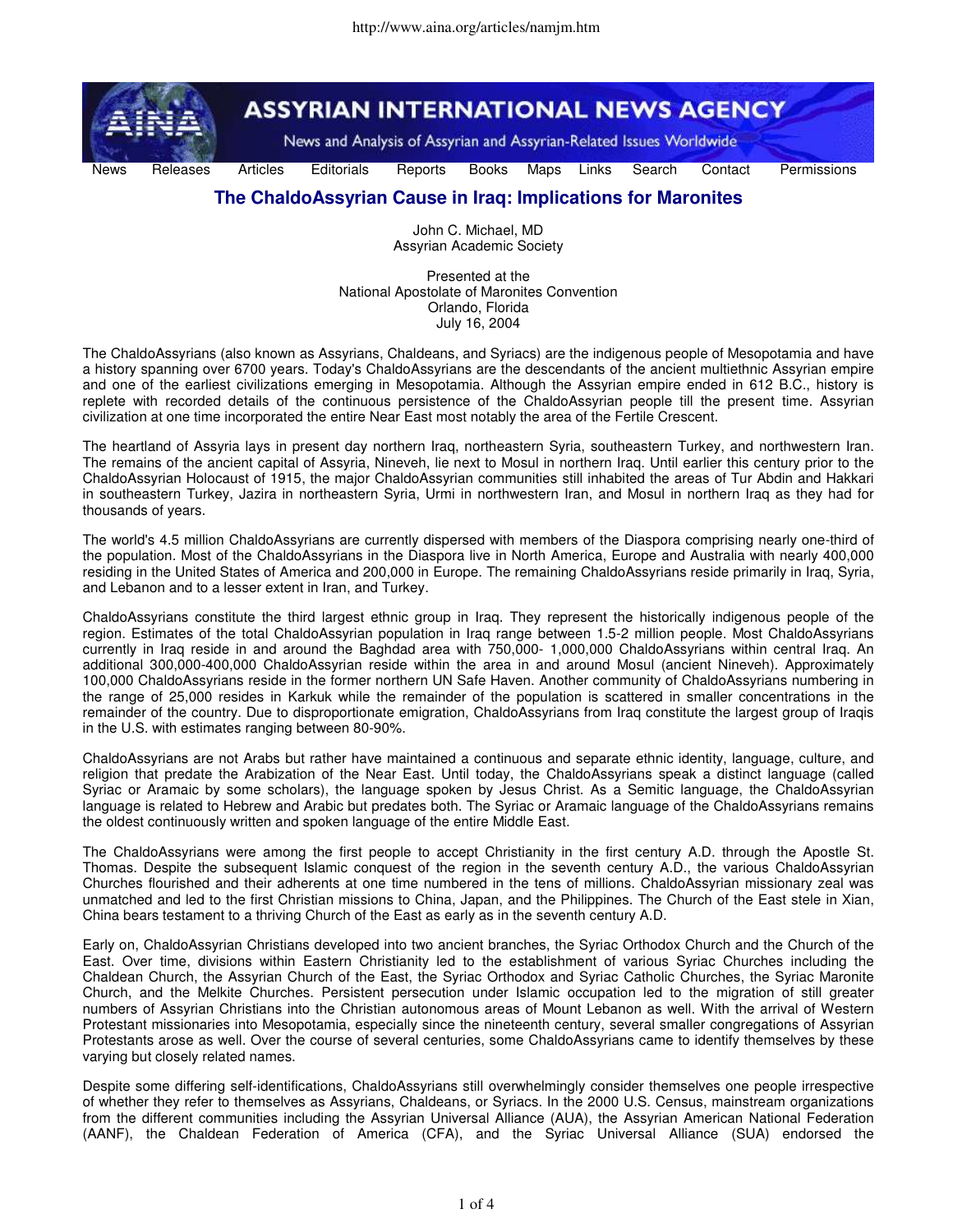Assyrians/Chaldeans/Syriac category that tabulated all respondents as one people independent of their preferred term of self-identification. Letters from the Bishops of the Chaldean, Syriac Orthodox, Syriac Catholic, and Syriac Maronite Churches encouraged their parishioners to support the unified category in order that all segments of the community are tabulated together.

A direct consequence of ChaldoAssyrian adherence to the Christian faith and their missionary enterprise has been persecution, massacres, and ethnic cleansing by various waves of non-Christian neighbors which ultimately led to a decimation of the ChaldoAssyrian Christian population. Quite tragically, Great Britain invited the ChaldoAssyrians as an ally in World War One. The autonomous ChaldoAssyrians were drawn into the conflict following successive massacres against the civilian population by forces of the Ottoman Empire consisting of Turks and Kurds. Although many geopolitical and economic factors were involved in provoking the attacks against the ChaldoAssyrians, a jihad or "holy war" was declared and served as the rallying cry and vehicle for marauding Turks, Kurds, and Persians. Although the Muslim holy war against the Armenians is perhaps better known, over three-fourths, or 750,000 ChaldoAssyrian Christians died by outright murder, starvation, disease and the all too familiar consequences of genocide between 1914-1923 during the ChaldoAssyrian Holocaust along with a significant number of Pontic Greeks.

The conflict and subsequent ChaldoAssyrian Holocaust led to the decimation and dispersal of the ChaldoAssyrians. Those ChaldoAssyrians who survived the Holocaust were driven out of their ancestral homeland in Turkish Mesopotamia primarily toward the area of Mosul Vilayet in Iraq, Jazira in Syria, and the Urmi plains of Iran where large ChaldoAssyrian populations already lived. The massacres of 1915 followed the ChaldoAssyrians to these areas as well, prompting an exodus of many more ChaldoAssyrians to other countries and continents.

The ChaldoAssyrian Holocaust of 1915 is the turning point in the modern history of the ChaldoAssyrian Christians precisely because it is the single event that led to the dispersal of the surviving community into small, weak, and destitute pockets. Most ChaldoAssyrians in the Diaspora today can trace their emigration from the Middle East to the ChaldoAssyrian Holocaust of 1915. Many who fled from their original homes into other Middle Eastern countries subsequently, just one generation later, once more emigrated to the West. Thus, many ChaldoAssyrian families in the West today have experienced transfer to a new country for three successive generations-beginning, for instance, from Turkey to Iraq and then to the United States.

On account of the ChaldoAssyrians siding with the victorious Allies during World War One, Great Britain had promised the ChaldoAssyrians autonomy, independence, and a homeland. The ChaldoAssyrian question was addressed during postwar deliberations at the League of Nations. However, with the termination of the British Mandate in Iraq, the unresolved status of the ChaldoAssyrians was relinquished to the Iraqi government with certain minority guarantees specifically concerning freedom of religious, cultural, and linguistic expression.

Many of the ChaldoAssyrians surviving the Holocaust had been gathered in refugee camps in Iraq pending final resettlement in an autonomous ChaldoAssyrian homeland. In 1933, however, the Iraqi government declared an ultimatum giving the ChaldoAssyrians one of two choices: either to be resettled in small populations dispersed amongst larger Muslim populations that had recently been violently antagonistic or to leave Iraq entirely. Some ChaldoAssyrians chose to leave to neighboring Syria and so notified the Iraqi government of their intention. In response, the Iraqi government dispatched the Iraqi army to attack the ChaldoAssyrians fleeing into Syria. In their subsequent defeat, the retreating Iraqi army massacred over 3,000 ChaldoAssyrian civilians in Simele and other surrounding towns in northern Iraq in August of 1933. Upon his return to Baghdad, the commanding officer ordering the massacre was hailed as a conquering hero. Thus, the first official military campaign of the Iraqi army served as the newly independent government's final solution to the ChaldoAssyrian question. The demoralized ChaldoAssyrian refugee population in Iraq was thereby resettled in dispersed villages while the other surviving isolated communities languished in the areas of Tur Abdin, Turkey; Jazira, Syria; and Urmi, Iran. The lessons of World War I remain fresh in the ChaldoAssyrian psyche. On the one hand, deep apprehension about the peaceful intentions of our neighbors is coupled with profound suspicion about the reliability and commitment of Western powers.

The Baathist government of Iraq was not any more sympathetic to ChaldoAssyrians. Under Saddam Hussein, over 200 ChaldoAssyrian villages were razed in northern Iraq in order to resettle ChaldoAssyrians into urban areas such as Baghdad in a bid to better assimilate and "Arabize" the population. ChaldoAssyrians were denied recognition as an ethnic minority and instead categorized as Christian Arabs. The Iraqi state routinely interfered in Church matters. Eventually, one Assyrian Patriarch (of the Assyrian Church of the East) left Iraq under intense pressure and settled near Chicago, thereby moving the Holy See outside of Mesopotamia for the first time in nearly 2000 years. Under the Baathist regime, Koranic instruction was also introduced into school curricula. In 1984, dozens of ChaldoAssyrian activists were imprisoned and three leaders of the Assyrian Democratic Movement (ADM) were hanged in an attempt to squelch a burgeoning ChaldoAssyrian awareness.

Following the first Gulf War, the ChaldoAssyrian experience in the Kurdish occupied Northern provinces or UN administered "Safe Haven," was not significantly better. In the Northern provinces, Kurdish tribal and feudal groups occupied ChaldoAssyrian areas and expropriated over 50 villages in whole or in part. Overly proactive ChaldoAssyrian leaders were assassinated as in the example of Francis Shabo, a ChaldoAssyrian Member of Parliament in the Kurdish Parliament of northern Iraq from the ADM who had been assigned the task of adjudicating land disputes between ChaldoAssyrians and Kurds. According to Amnesty International, Mr. Shabo was killed by the Kurdistan Democratic Party (KDP) headed by Mazsoud Barzani. Similar to their Baathists neighbors, the Kurds denied ChaldoAssyrians their ethnicity and referred to them as Christian Kurds.

Within the northern area, however, the ChaldoAssyrians were able to establish political parties, who, as long as they did not threaten Kurdish occupation of the Northern provinces, were able to operate schools, and, to a limited extent, administer some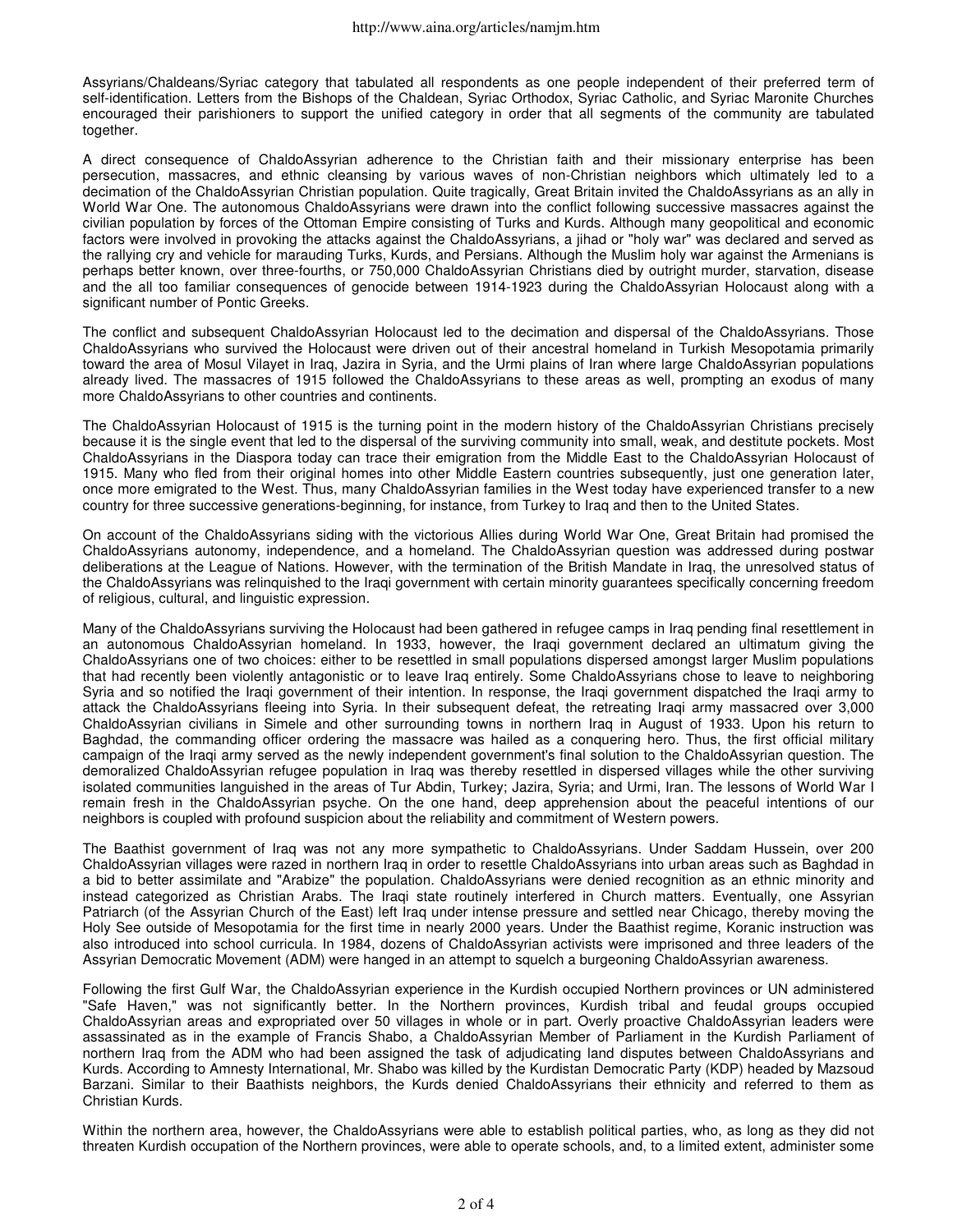reconstruction and humanitarian aid projects. Also, during that time, the ADM was able to transform from an underground clandestine political organization into a legitimate political party free of direct Iraqi government threat although the threat from the KDP remained. Through the assistance of other affiliated political organizations in the US known as the Assyrian Coalition, as well as through the direct lobbying efforts of the Assyrian American League (AAL); the ADM gained legitimacy in Washington DC as the official representative of the ChaldoAssyrian people in Iraq. In the lead up to the second Gulf War, the ADM was included in opposition meetings consisting of the eight major opposition groups and was included by the US government in the Iraqi Liberation Act. Mr. Yonadam Kanna, the Secretary General of the ADM, was included as the sole ChaldoAssyrian member of the 25 member Iraqi Governing Council.

In a historic first, the ADM along with the Assyrian Democratic Organization (ADO) on October 22-24, 2003 cosponsored a conference referred to as the Chaldean Syriac Assyrian General Conference in Baghdad to declare the political aspirations of the ChaldoAssyrian people of Iraq. Among the diverse list of attendees was Dr. Imad Chamoun as the representative to Maronite Patriarch Sfeir. The conference affirmed that the various names of Chaldean, Syriac, and Assyrian refer to one people. "Due to the pressing need imposed by the critical situation that our people and cause are going through, the Conference highlights the importance of concurrence on one unified national appellation." The Conference attendees "agreed on appellation of 'ChaldoAssyrian' to designate our people and the appellation of 'Syriac' to designate our language and culture to be incorporated into the Constitution."

Furthermore, on a political level, the Baghdad Conference "stressed the need to designate an administrative region for our people in the Nineveh Plain with participation of other ethnic and religious groups, where a special law will be established for self-administration and the assurance of administrative, political, cultural rights in towns and villages throughout Iraq where our people reside." Referring to past policies of resettlement and destruction of villages, the Conference also stressed the redress of such policies that "altered the demographic structure of several regions that belonged to our people. 1957 Census and earlier should be used as benchmarks." The conference also demanded the right of return for Iraqi ChaldoAssyrians.

From October to March, ChaldoAssyrians mobilized to meet the challenge of incorporating their political platform into the Transitional Administrative Law (TAL) -- the presumed precursor of the future Iraqi Constitution. The final version of the TAL left ChaldoAssyrians both hopeful and apprehensive. On the one hand, the TAL was an historic first in the modern history of Iraq since ChaldoAssyrians were recognized as an ethnic minority as an integral part of the Iraqi mosaic including among others Arabs, Kurds, and Turkman. Notably, they were recognized as one people with the combined name declared by the Baghdad Conference. Also, in line with the Baghdad platform, the TAL stated in Article 53, paragraph D "This law shall guarantee the administrative, cultural, and political rights of the Turcomans, ChaldoAssyrians, and all other citizens." The TAL also established the legitimacy of the Iraqi Property Claims Commission which may potentially allow the resettlement of ChaldoAssyrians as well as other displaced people to their original homes and villages.

The TAL, however, left some cause for concern as well. First, the reference to ChaldoAssyrian rights was vague and did not specify a territory -- namely, the Nineveh Plain. Secondly, the TAL acknowledged the KRG's effective control and occupation of the three northern provinces of Arbil, Dohuk, and Sulmaniyah including additional areas in Nineveh, Kirkuk, and Diyala provinces. Dohuk, Nineveh, Kirkuk, and Arbil provinces include many ChaldoAssyrian towns and villages with Nineveh and Dohuk including the bulk of the Assyrian heartland. Especially, troubling in the context of rising Islamic fundamentalism was the TAL's recognition of Islam as "the official religion of the State and is to be considered a source of legislation." Moreover, "No law that contradicts the universally agreed tenets of Islam, the principles of democracy, or the rights cited in Chapter two of the Law may be enacted during the transitional period. This law respects the Islamic identity of the majority of the Iraqi people and guarantees the full religious rights of all individuals to freedom of religious belief and practice."

With the handover of sovereignty in June, the US sponsored UN resolution 1546 recognizing the legitimacy of the interim Iraqi government did not include the TAL. However, it is believed that much of the TAL will remain an important starting point for the upcoming constitution following general elections.

In summary, ChaldoAssyrians would like to see a democratic and secular Iraq with proper recognition of Assyrians/Chaldeans/Syriacs as a unified indigenous people of Iraq. ChaldoAssyrians aspire to have the same political rights as other constituent groups at a minimum, such that autonomy granted to some groups should be afforded ChaldoAssyrians within the Nineveh Plain as well. There must be a proper accounting of ChaldoAssyrians both within and without Iraq coupled with a genuine right of return. There must be equitable allocation of the nation's resources and reconstruction aid to allow necessary infrastructure aid to allow infrastructure development and rehabilitation of destroyed villages.

Moving forward, the remaining challenges include formulating an Iraqi constitution that preserves the gains of the TAL - namely recognition of ChaldoAssyrians as a people -- while specifying the rights and geography of the ChaldoAssyrian self-administered area. Serious problems that remain include rising Islamic fundamentalism, growing Kurdish hegemony, concern over increasing emigration, fair and equitable appropriation of reconstruction and development aid to ChaldoAssyrian areas, internal sectarian and name-based tensions, and, American/Western resistance to helping ChaldoAssyrian Christians out of concern over an Islamist backlash.

Now, why is the ChaldoAssyrian cause important to Lebanese Christians in general and Maronites in particular? Change is coming to the entire Middle East and the first stage of that change has begun in Iraq. Successes and failures of minorities i.e. ChaldoAssyrians in Iraq will have profound reverberations throughout our communities in the Middle East, especially in Lebanon and Syria. The federal model of democracy with emphasis on a self-administered area is the only model that can help ensure the cultural survival of the various communities of Assyrians/Chaldeans/Syriacs in the Middle East. In Iraq, the emphasis on the Nineveh Plains where our villages and towns still remain must be internationally sanctioned by law in order to